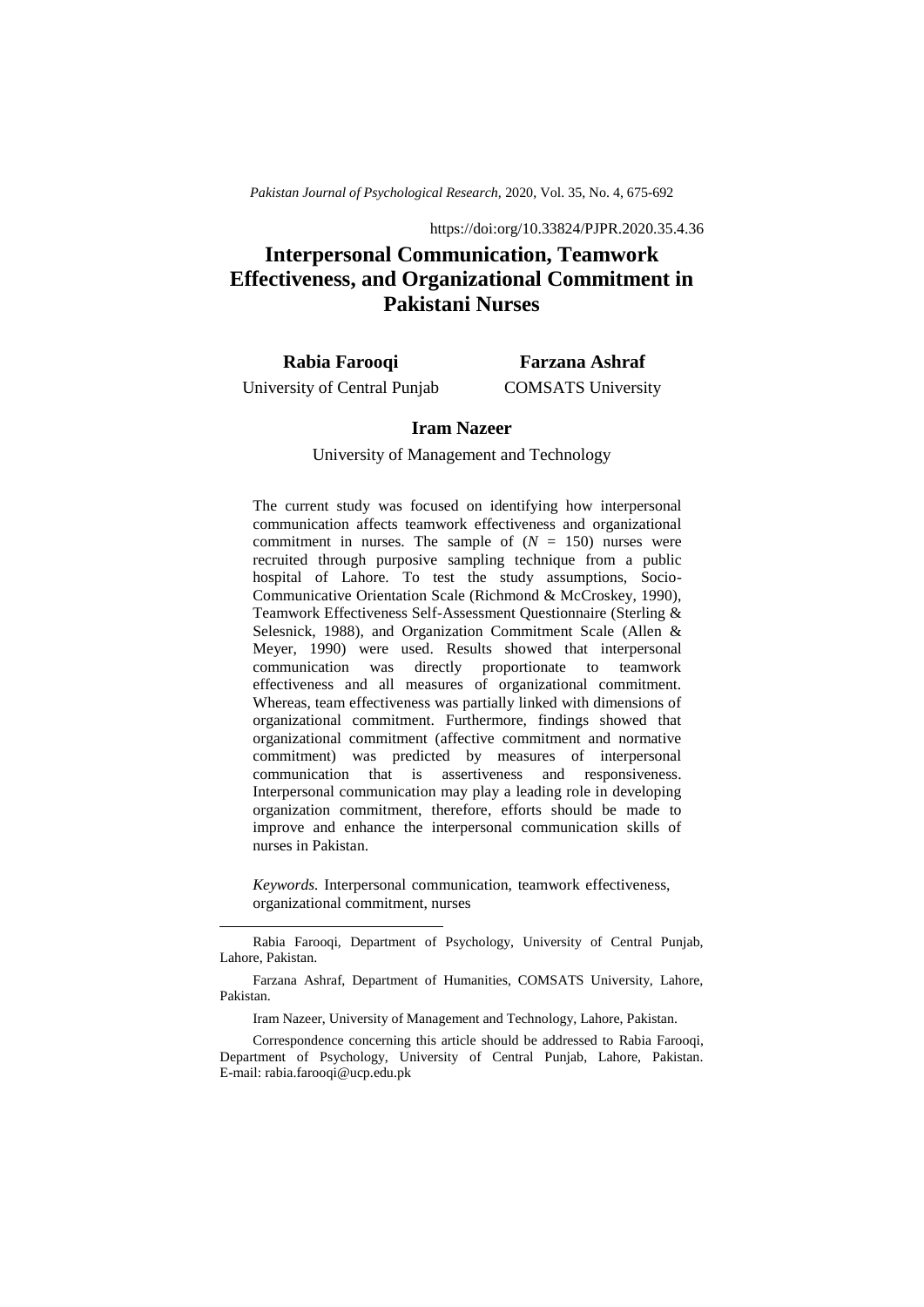Interpersonal communication is the most important factor in every organization especially in health care organizations where experienced and skilled nurses play a vital role in the healthy life of patients in specific and community in general. Nurses having good interpersonal communication skills can effectively work with colleagues, doctors, subordinates, attendants, patients, and their families. Furthermore, they also remain committed to their organizations (Nazari, Ehsani, Ashraf, & Ghasemi, 2011).

In health care settings, it's important for health care professionals that they learn to work together while communicating effectively which further enables them to make good health care decisions (Morgan, Pullon, & McKinlay, 2015). Nurses in health care organizations effectively communicate with each other which enhances and enables them to manage their work through team building. Through teamwork, they provide the best care to the patients. Effectiveness of teamwork is a salient factor in making important decisions in the health care delivery system. Moreover, the communication quality among nurses and patients plays an integral role and influence patient health outcome. Based on that it can be concluded that interaction among nurses and patients has a foremost impact on the health sequel of patients (O'Hagan et al., 2014).

Interpersonal communication is defined as a process through which information is transferred along with understanding as it is an essential component predicting the success of an organization. There are many contexts of communication including psychological, situational, relational, cultural, and environmental. Psychological framework caters to employees' values, needs, and personality, whereas relational contexts deal with interpersonal relationships (Lunenburg & Irby, 2006). Moreover, situational contexts deal with psycho-social situations, environmental contexts address physical spaces and time in which they interact with each other, and cultural context examines patterns of communication that are given by (learned from) our culture and which differ from other cultures. A gesture might be acceptable in one culture, but will not be acceptable in another culture (Lunenburg & Irby, 2006; Singh & Lalropuii, 2014).

Interpersonal communication is a salient factor in building a climate of trust and support between employees in an organization. Literature has established a significant relationship between interpersonal communication, worker's morale, and the safety of patients. Lack of proper communication among team members significantly linked with avertible medical mistakes, a higher turnover rate among nurses, and lower morale rates (Brinkert, 2010; Vessey,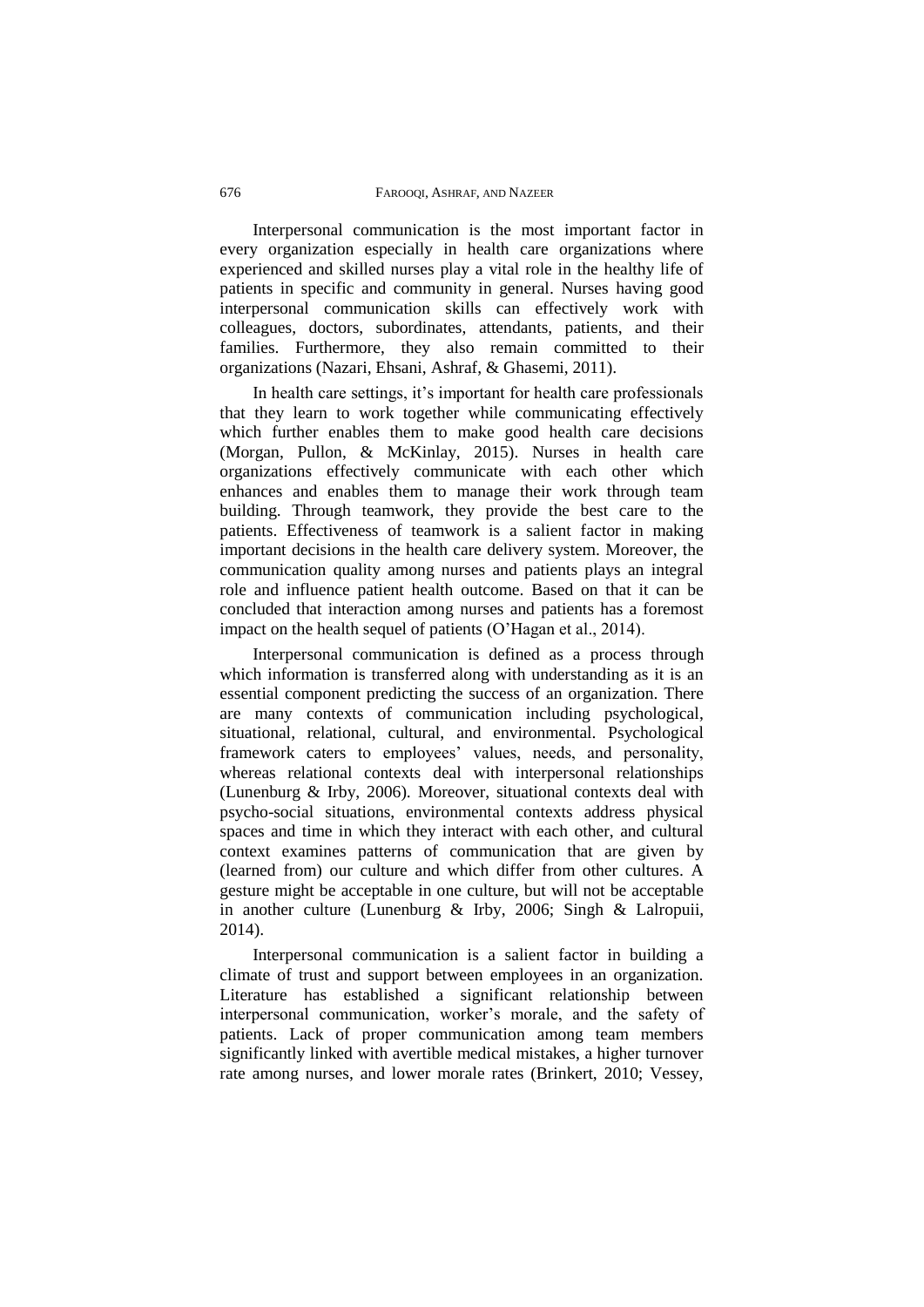DeMarco, & DeFazio, 2010). Due to a lack of interpersonal communication and low job morale further, leads towards the highstress level, burnout, lack of job satisfaction, and negatively impacts the quality of life (Vertino, 2014).

On the other hand, teamwork can be defined as a group that performed organizational tasks by maintaining interdependence related to tasks and goals. Team members maintain and manage their boundaries when performing the task (Kozlowski & Bell, 2003). There are some basic elements associated with effective teamwork such as shared goals, commitment towards team success, interdependence (Johnson & Johnson, 1999), open communication, relational skills, and positive feedback, appropriate team configuration, commitment towards team procedures and leadership for making an important decision and solving the problems (Tarriconi & Luca, 2002).

Nurses' interpersonal communication, respecting each other while working in a team and delivered patients care by encouraging manner has been widely noticed. They have specific job functions related to a specific department, therefore communicate with other nurses who belong to different departments to accomplish overall workplace objectives smoothly. They perform these functions efficiently through two skills; first is to recognize the problems and second is to deal with it in an orderly and appropriate manner. Furthermore, team building enhances good communication, trust, support, and increases productivity and creativity. It motivates the nurses to achieve common goals and building up the climate of cooperation that helps to solve the problems. Consequentially, leads to a high level of job satisfaction and commitment within an organization (Fapohunda, 2013).

Teamwork effectiveness depends on employee's mutual understanding, trust, and commitment with their organization that may be effective, normative, and continuance (Asma & Naqvi, 2013). The result of another study specified a positive linear relationship between teamwork, organization commitment, and organizational performance (Zincirkiran, Emhan, & Yasar, 2015). Organizational commitment is measured as to how individuals identify and get along with their level of engagement within an organization. This reflects their attitude towards the tenacities, goals, and values of the organization as well as their desire to continue working for the organization, moreover, it also demonstrates the level of efforts done by the individual (Yusoff & Alhaji, 2012). Organizational commitment is an emotional attachment of an individual towards an organization that highly influences job performance and efficiency of work (Shafiq & Fatima, 2016). If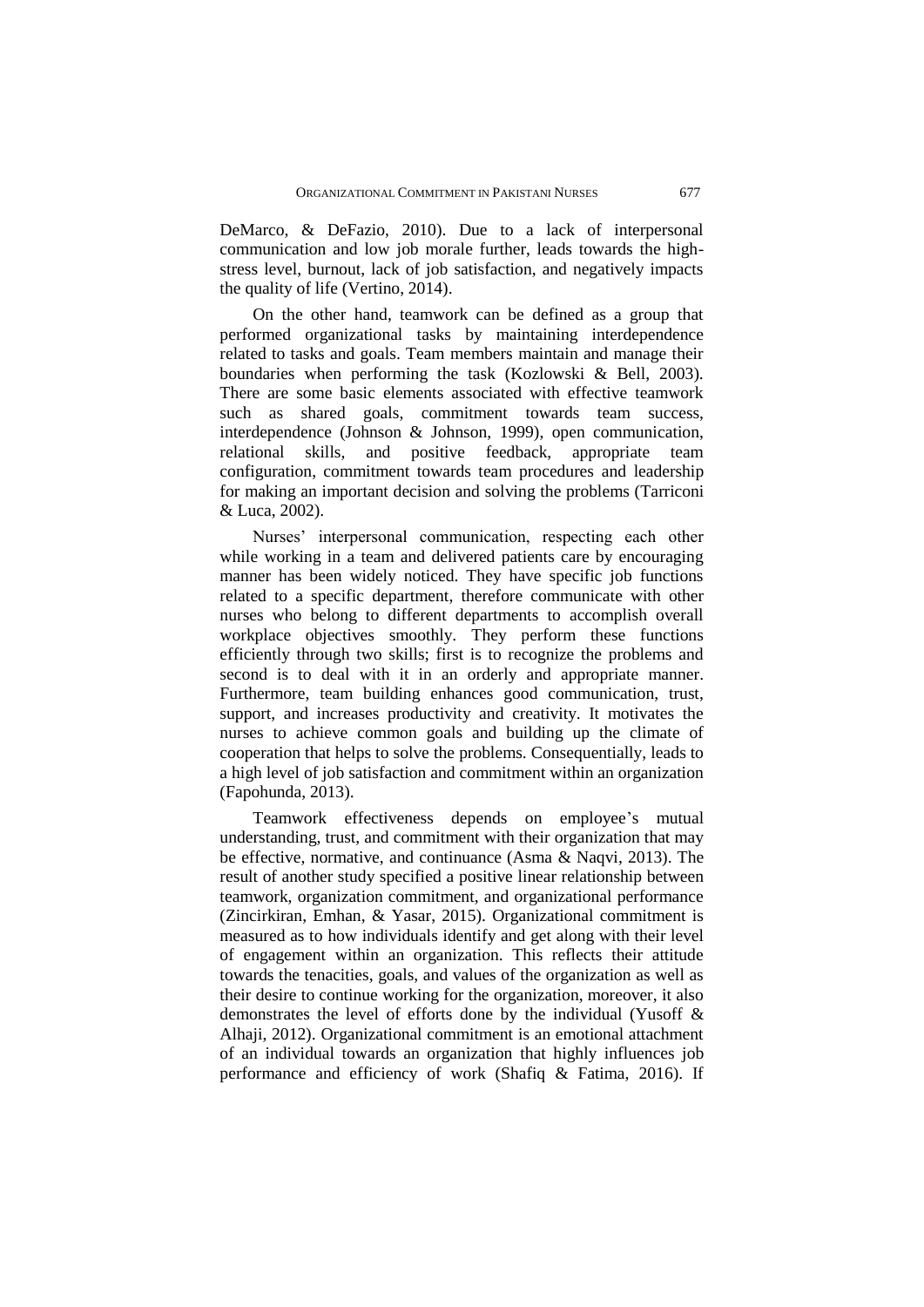employees are more committed to an organization there is less chance that they will leave it and they become part of an organization and work more proficiently (Pascal, Pierre-Sebastien, & Lamontagne, 2011). A study was conducted by Isik, Timuroglu, and Aliyev (2015) to determine the relationship between teamwork and organization trust. The data was gathered from 250 workers. Results revealed a positive significant relationship between openness to innovation, communication, participation-trust towards team and trust in an organization, trust in colleagues, trusting management, and trust in the workplace. Earlier, Pisani (2012) found that a poorly performing team would display lesser scores on interpersonal communication than an excellent performing team. Furthermore, Khameneh (2014) examined the association between effective communication skills and job satisfaction. The results demonstrated a positive relationship between communication skills and job satisfaction of the employee. The study also showed significant gender differences as male employees exhibited more significant result than female employees.

Devendra and Theavaranjan (2016) suggested a significant positive linear relationship among interpersonal skills and commitment towards an organization. Moreover, interpersonal skills are important to explain the variation in organizational commitment. Likewise, Anto (2015) found in his study that organizational commitment plays a mediating role and influences the relationship between interpersonal communication and emotional intelligence additionally, which affects employee performance. Furthermore, Raza and Ahmed (2017) conducted a study that demonstrated the positive relationship between satisfaction towards the job and organizational commitment in teachers; interpersonal relationships and management attitudes exhibited a significant role in job satisfaction. Moreover, a higher level of commitment to an organization and thus willingness to continue the job.

Additionally, Zincirkiran et al. (2015) investigated in the health sector the effect of organizational commitment and teamwork on organizational performance. The finding suggested a positive linear relationship between organizational commitment, teamwork, and organizational performance. Similarly, Aube and Rousseau (2005) explored team goal commitment and team efficacy. The result indicated a positive significant relationship between team efficacy and team commitment to a goal.

Similarly, Balay-Odao (2016) conducted a study to explore the association among nurse's work practice setting, organizational responsibility, and work responsibility. The workplace situation had a significant impact on the nurse's work engagement in the emergency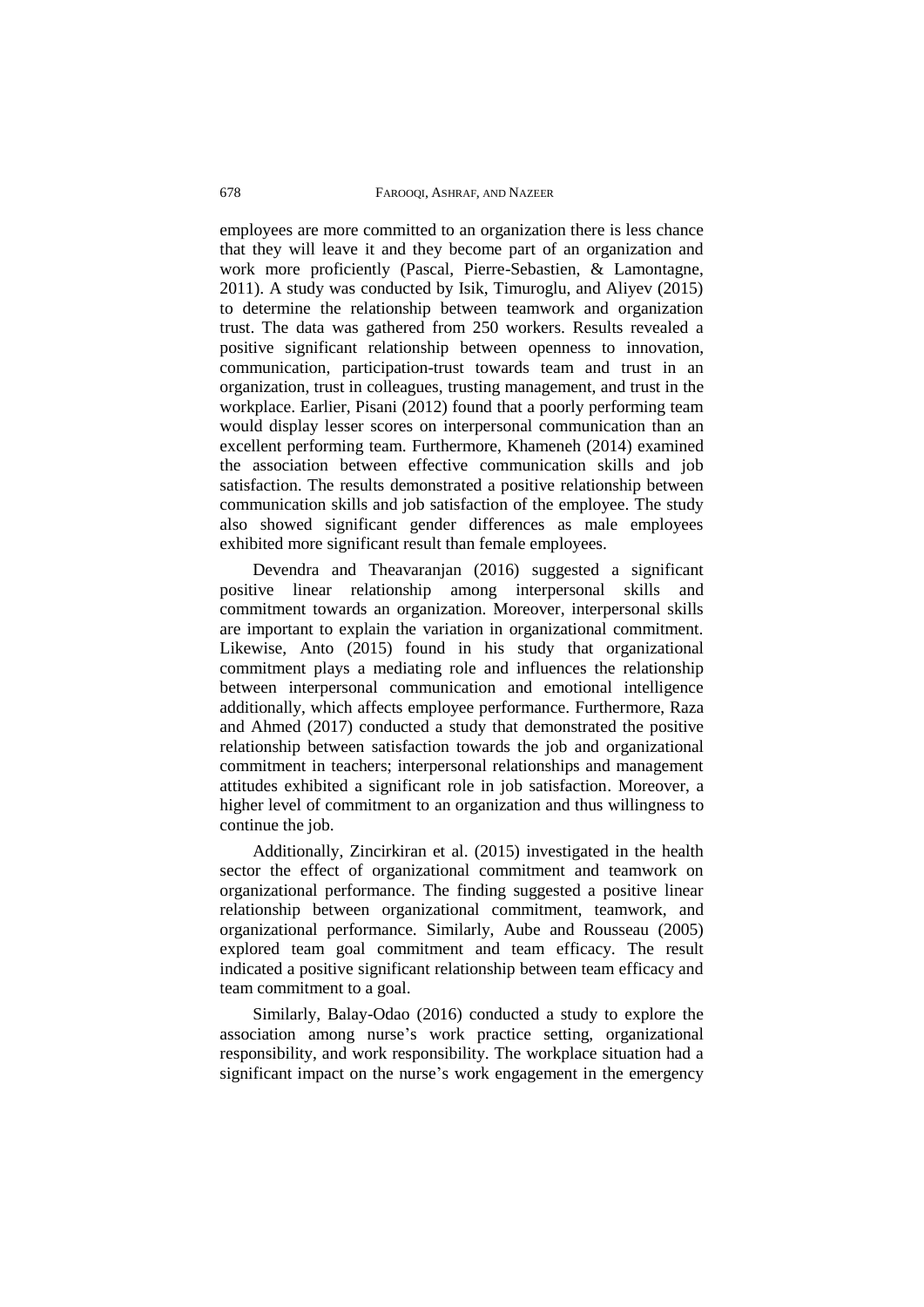department. Furthermore, the findings also revealed the relationship between the quality of the workplace situation, organizational responsibility, and work engagement. Likewise, Ahmad, Iqbal, Javed, and Hamad (2014) designed a study on bank employees to explore the impact of organizational commitment, performance of employees, and employee satisfaction. The result showed a positive relationship between organizational commitment and the satisfaction of the employee. Similarly, the employee's performance has a positive significant relationship with employee satisfaction. Previous studies in our culture have focused more on other organizations such as banking or teaching sectors as compared to the health care sector.

In Pakistani culture, hospital sector plays an integral role in providing appropriate health care services. However, they also have a diverse culture as compared to other organizations. Through interpersonal communication, nurses strengthen their commitment to the organization. Moreover, the self-efficacy of employees also plays a detrimental role in commitment and teamwork respectively. Good interpersonal communication skills and teamwork effectiveness of employees lead to a good environment and commitment in an organization which is the key predictor of success and productivity. If nurses are not having a strong bond with the organization, they won't be able to deliver a good quality of care to the patient, or in other words quality of life of patients will not be improved.

According to the study, the only way to determine that is to improve the self-efficacy of health care staff (Khan, Shahzad, Karim, & Amin, 2015). Moreover, studies have also revealed that work environment and engagement are predictive of organizational commitment among health care professionals (Rohail et al., 2017). Previous literature has focused that organizational commitment is determined by job satisfaction which is a composite of multiple factors (Abbas, Mudassar, Gul, & Madni, 2013; Alam & Mohammad, 2009). Though, the existing literature has studied job satisfaction in terms of pay, work, promotion, supervision, and work environment (Khan & Khan, 2011). Similarly, in one such study job satisfaction was being studied while considering organizational commitment as one unit rather than considering its separate components (Khan & Jan, 2015). However, the key role played by teamwork and interpersonal communication in determining organizational commitment is not being focused in our culture which is the subject matter of this study. Moreover, organizational commitment is a composite of three different factors; affective, continuance, and normative commitment and they play different roles (Ismail, Mashkuri, Sulaiman, & Hock, 2011; Khan, Nawaz, & Khan, 2013). To understand them fully it's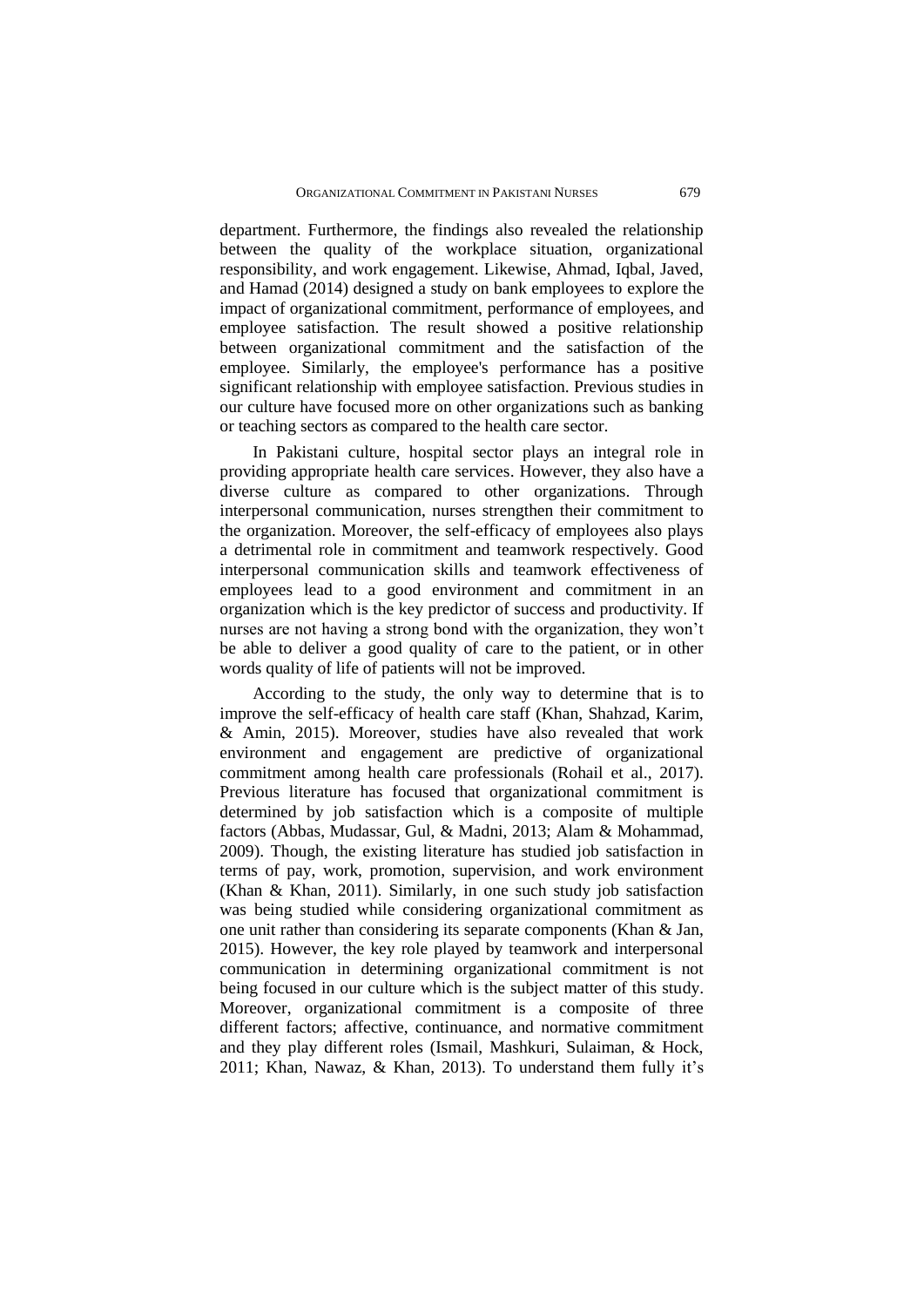important to study their role separately as being considered in the current study.

Previous studies demonstrated a positive relationship between interpersonal communication and teamwork effectiveness as well as interpersonal communication and organization commitment. interpersonal communication and organization commitment. Teamwork effectiveness may play a mediating role between interpersonal communication and organization commitment. Further, it was also seen if employees work in a team, their interpersonal communication enhances and they are more committed with their organization, the result further revealed a positive significant correlation between employee's commitment and team efficacy (Asma & Naqvi, 2013; Gao, 2011; Isik et al., 2015; Pisani, 2012; Nazari et al., 2011). Furthermore, the results have verified a positive relationship between team goal commitment and the efficacy of the team (Aube & Rousseau, 2005). Conversely, the relationship between communication and commitment was relatively weaker (Zeffane, Tipu, & Ryan, 2011). Besides, literature also showed that socialemotional oriented communication among subordinates and supervisors are a positive predictor of affective commitment; whereas work-oriented communication is a robust positive predictor of normative and affective commitment.

In any medical units' nurses play a vital role. Through positive interpersonal communication, teamwork effectiveness of nurses will also increase which ultimately strengthens their commitment to the organization. Through teamwork, they provide the best care to the patients. Effectiveness of teamwork is a very important factor in making an important decision in the health care delivery system. Moreover, the healthcare environment, nursing staff communication, and teamwork determine the success of an organization as they enhance patient care and outcomes (Intepeler et al., 2019). If nurses have good interpersonal communication skills, they can effectively convey their message with colleagues, manager, subordinates, patients, and their family which sequentially makes them more committed towards the organization (Nazari et al., 2011). In light of previous studies and empirical and theoretical guidelines following hypotheses were formulated.

## **Hypotheses**

1. Interpersonal communication (assertiveness, responsiveness) is linked with teamwork effectiveness and organization commitment (affective, continuance, and normative) in nurses.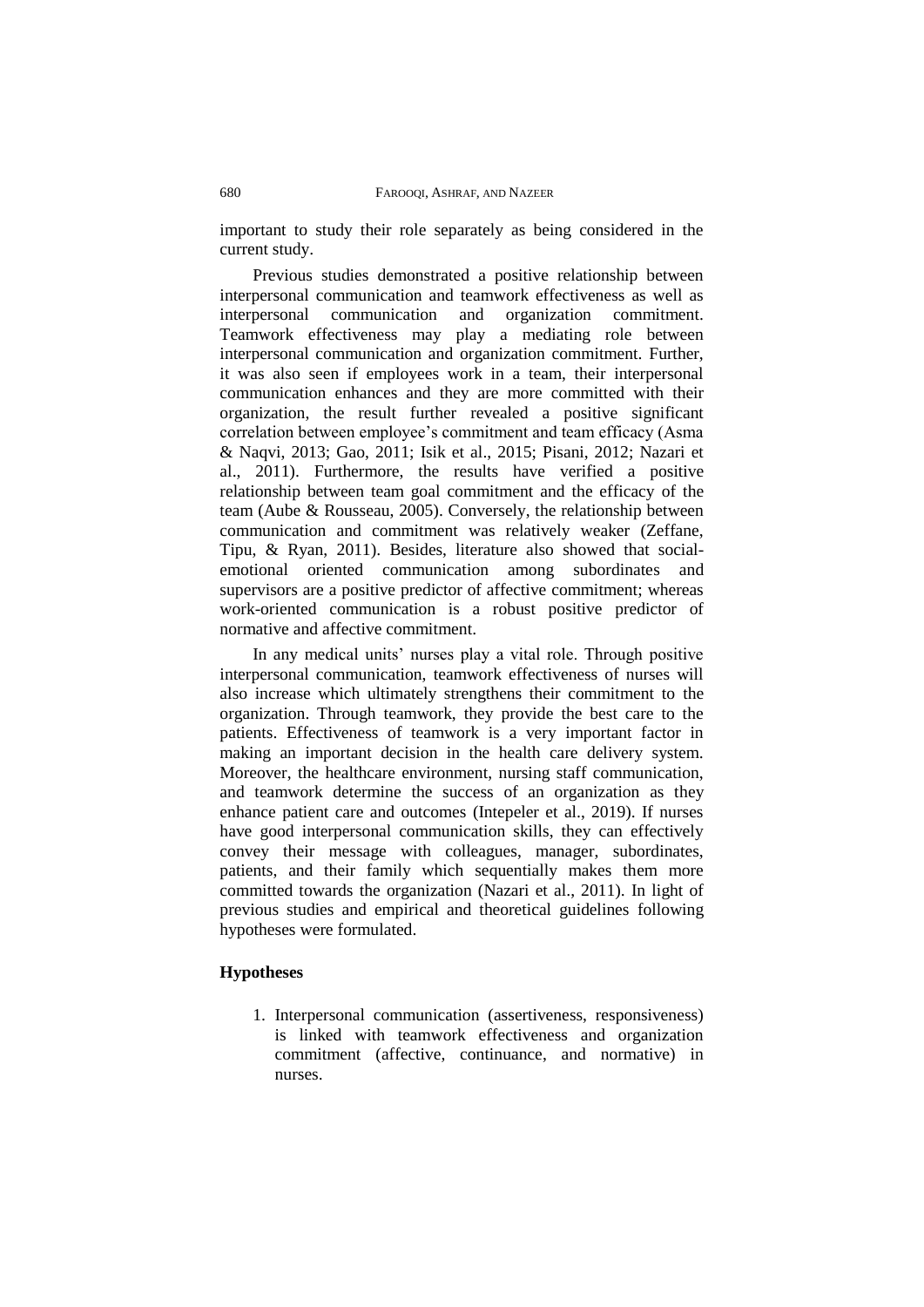2. Interpersonal communication and teamwork effectiveness are likely to predict organizational commitment.

## **Method**

A correlation research design was used in this study as the objectives of the study were to explore assertions between study variables.

## **Sample**

The sample consisted of 150 female nurses (calculated from Gpower estimation of sample size) age ranged from 25 to 55 years  $(M = 27.37, SD = 6.42)$  Participants were recruited from two public hospitals of Lahore by employing a purposive sampling technique. Only those nurses were included in the study who had been employed in the current hospital for minimum of one-year duration after completion of their graduation. This inclusion criterion was established as previous literature has demonstrated that 12 months are required for the person to reach their optimal productivity due to adjustment to organizational culture (Kevin, 2012). Further, to avoid any confounding factor, participants with any physical disability and referred for any counseling services were also excluded from the sample. Nursing staff under training or doing a job in more than one organization were also excluded from the study.

#### **Instruments**

**Socio-Communicative Orientation Scale (Richmond & McCroskey, 1990).** The scale consists of 20 personalities characteristic with two subscales which are Assertiveness (consisted of 9 items) and Responsiveness (consisted of 10 items). It is a 5 pointLikert scale ranging from *"strongly agree"* to *"strongly disagree".* The Cronbach's alpha reliability estimates for the measures of responsiveness and assertiveness in the present study were observed to be above .80. A higher score on assertiveness subscale depicts dominancy, strong personality and person can defend on belief. The low score on this scale tells about low assertiveness and not having a strong personality, etc. A higher score on responsiveness subscale tells about high responsive behavior during communication.

**Teamwork Effectiveness Self-Assessment Scale (Sterling & Selesnick, 1988**). The scale consists of 11 items and assesses teamwork effectiveness problems related to decision making,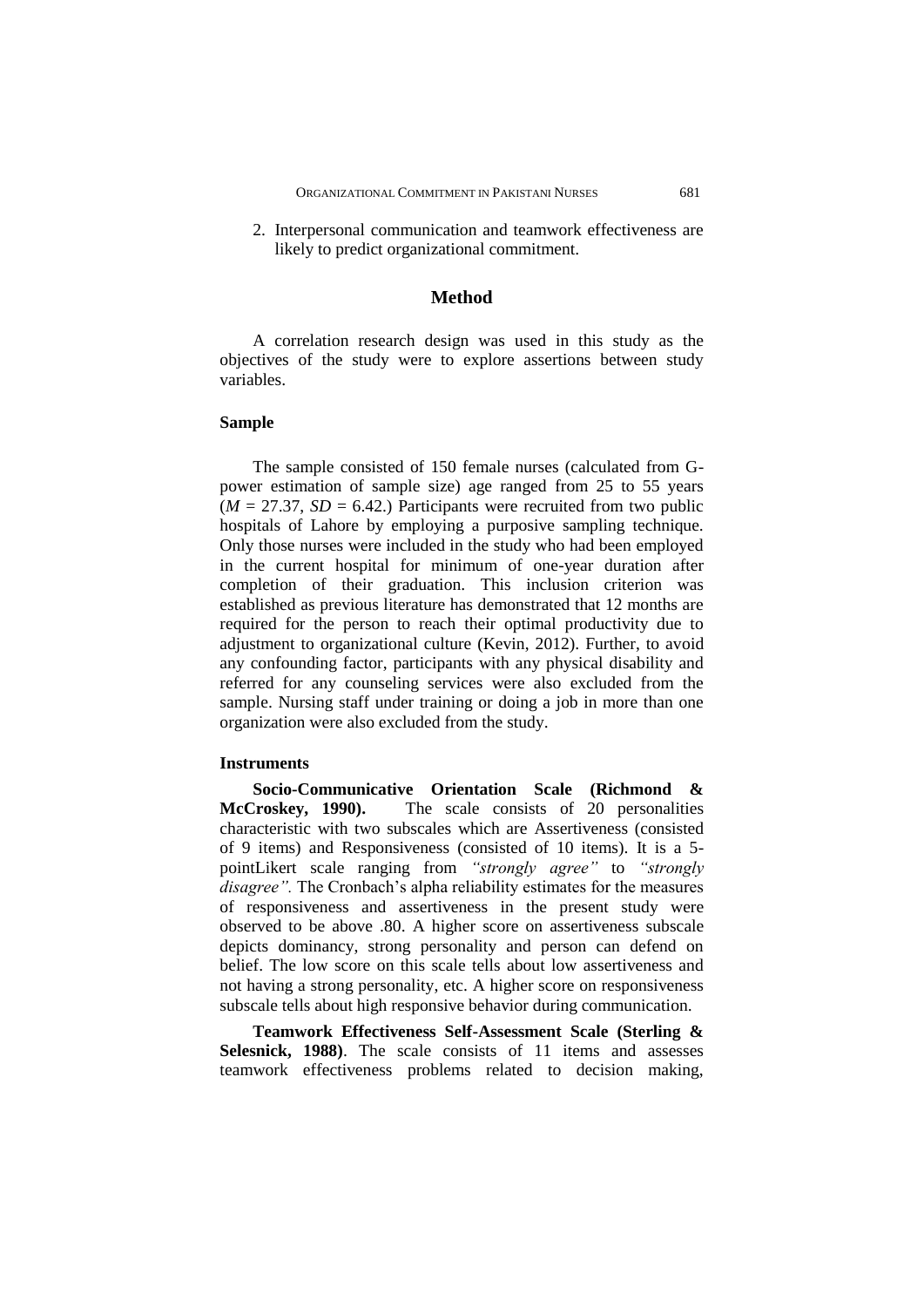problem-solving and conflict resolution, etc. Total scores of less than 40 may indicate teamwork effectiveness problems. Items of the scale include such as: "Team problem-solving processes and methods are appropriate and effective, Team members make good use of the time they spend together*"* etc. The reliability coefficient of the scale was reported by different studies which ranged from .79-.85 (Devin & Farboood, 2017; Garivani, Devin, & Farboood, 2016).

**Organizational Commitment Scale (Allen & Meyer, 1990).** Consists of 18 items having three subscales, Affective (6 items), Continuance (6 items), and Normative (6 items). If the person has a strong affective commitment, he or she remains committed to an organization and never wants to leave the organization. The sample item includes "I would be very happy to spend the rest of my career in this organization". The higher score demonstrates high normative commitment and continuance commitment. Whereas low score indicated low commitment. Moreover, a higher score on the normative commitment subscale tells about individual commitment to the organization because he thought it is one's obligation to remain with an organization. After all, it takes it as his obligation. Cronbach's alpha reliability estimates for the measure of Affective, Continuance, and Normative in the present study are above .60.

### **Procedure**

Considering the ethical requirement of the study research proposal was reviewed by the research ethics committee. Moreover, permission was sought from authors of scales along with consent was taken from different hospitals of Lahore for data collection purposes. The data was collected individually after taking written consent from participants.

## **Results**

The data of this research was analyzed in three steps. In the first step by employing Cronbach alpha reliability analysis of all the scales were computed and in the second step, Pearson Product Moment Correlation was calculated to find out the relationships between interpersonal communication and teamwork effectiveness, between interpersonal communication and organizational commitment and between demographic variables and organizational commitment. In the third step, multiple hierarchical regression was applied to explore the prediction of interpersonal communication and teamwork effectiveness from organizational commitment.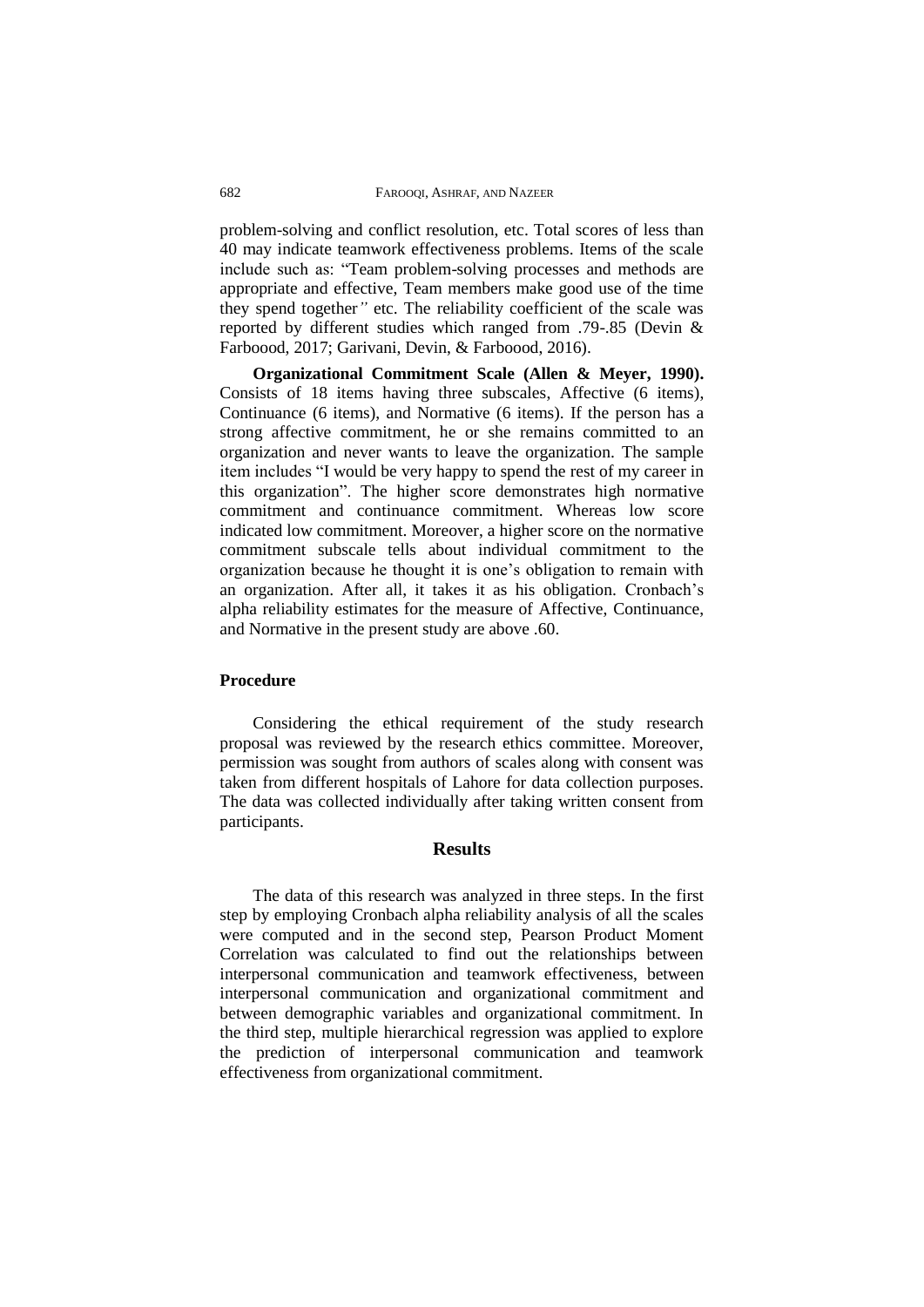Table 1

*Cronbach's Alpha and Descriptive Statistics of Socio-Communicative Orientation Scale, Teamwork Effectiveness Self-Assessment Scale, and Organizational Commitment Scale (N=150)*

|                               |   |          |            |      | Range of Score |           |                                  |  |
|-------------------------------|---|----------|------------|------|----------------|-----------|----------------------------------|--|
| <b>Measures</b>               | k | $\alpha$ | M          | SD.  |                |           | <b>Actual Potential Skewness</b> |  |
| Interpersonal                 |   |          |            |      |                |           |                                  |  |
| Communication                 |   |          |            |      |                |           |                                  |  |
| Assertiveness                 |   | .72      | 36.25 5.08 |      | $9 - 45$       | 17-45     | $-.67$                           |  |
| Responsiveness                |   | 10.84    | 43.68      | 4.93 | $10-50$        | $16-50$   | $-1.46$                          |  |
| <b>Teamwork Effectiveness</b> |   | 11.87    | 46.53 6.54 |      | 11-55          | 18-55     | $-1.07$                          |  |
| Organizational                |   |          |            |      |                |           |                                  |  |
| commitment                    |   |          |            |      |                |           |                                  |  |
| <b>Affective Commitment</b>   |   | 6.68     | 32.96      | 6.03 | $6-42$         | 18-42     | $-.43$                           |  |
| Continuance                   | 6 | .68      | 28.26 7.01 |      | $6-42$         | $12 - 41$ | $-.67$                           |  |
| commitment                    |   |          |            |      |                |           |                                  |  |
| Normative commitment          | 6 | -60      | 30.86      | 610  | $6-42$         | 15-42     | - 68                             |  |

Table 1 demonstrates descriptive characteristics (i.e., mean, standard deviations, alpha coefficients, ranges, skewness and kurtosis) of study variables. Alpha coefficients are satisfactory and above the minimum level of .60 (Griethuijsen, et. al., 2014). In addition, the values of kurtosis and skewness fall between the range  $-2$  and  $+2$ illustrating normal univariate distribution (George & Mallery, 2010).

# Table 2

*Inter-Correlation Between Interpersonal Communication, Teamwork Effectiveness, and Organizational Commitment (N=150)*

|                | Variables                                                                                                                                                                                                                                                                                                                           |     | $\mathcal{R}$ |          |         |           |
|----------------|-------------------------------------------------------------------------------------------------------------------------------------------------------------------------------------------------------------------------------------------------------------------------------------------------------------------------------------|-----|---------------|----------|---------|-----------|
| $\mathbf{1}$ . | Assertiveness                                                                                                                                                                                                                                                                                                                       | *** | $44^{***}$    | $29***$  | $23***$ |           |
| 2.             | Responsiveness                                                                                                                                                                                                                                                                                                                      |     | $.51***$      | $.35***$ | .14     | $.29***$  |
|                | 3. Teamwork effectiveness                                                                                                                                                                                                                                                                                                           |     |               | $.42***$ | .01     | $.22^{*}$ |
|                | 4. Affective commitment                                                                                                                                                                                                                                                                                                             |     |               |          | .05     | $.41***$  |
|                | 5. Continuance commitment                                                                                                                                                                                                                                                                                                           |     |               |          |         | $.30***$  |
| 6.             | Normative commitment                                                                                                                                                                                                                                                                                                                |     |               |          |         |           |
|                | $\sqrt[p]{6}$ , $\sqrt[3]{6}$ , $\sqrt[3]{6}$ , $\sqrt[3]{6}$ , $\sqrt[3]{6}$ , $\sqrt[3]{6}$ , $\sqrt[3]{6}$ , $\sqrt[3]{6}$ , $\sqrt[3]{6}$ , $\sqrt[3]{6}$ , $\sqrt[3]{6}$ , $\sqrt[3]{6}$ , $\sqrt[3]{6}$ , $\sqrt[3]{6}$ , $\sqrt[3]{6}$ , $\sqrt[3]{6}$ , $\sqrt[3]{6}$ , $\sqrt[3]{6}$ , $\sqrt[3]{6}$ , $\sqrt[3]{6}$ , $\$ |     |               |          |         |           |

The result of correlation (Table 2) showed that assertiveness was positively significantly correlated with responsiveness, teamwork effectiveness, affective commitment, continuance commitment, and normative commitment. Responsiveness was also positively significantly correlated with teamwork effectiveness, affective commitment, and normative commitment, and non-significantly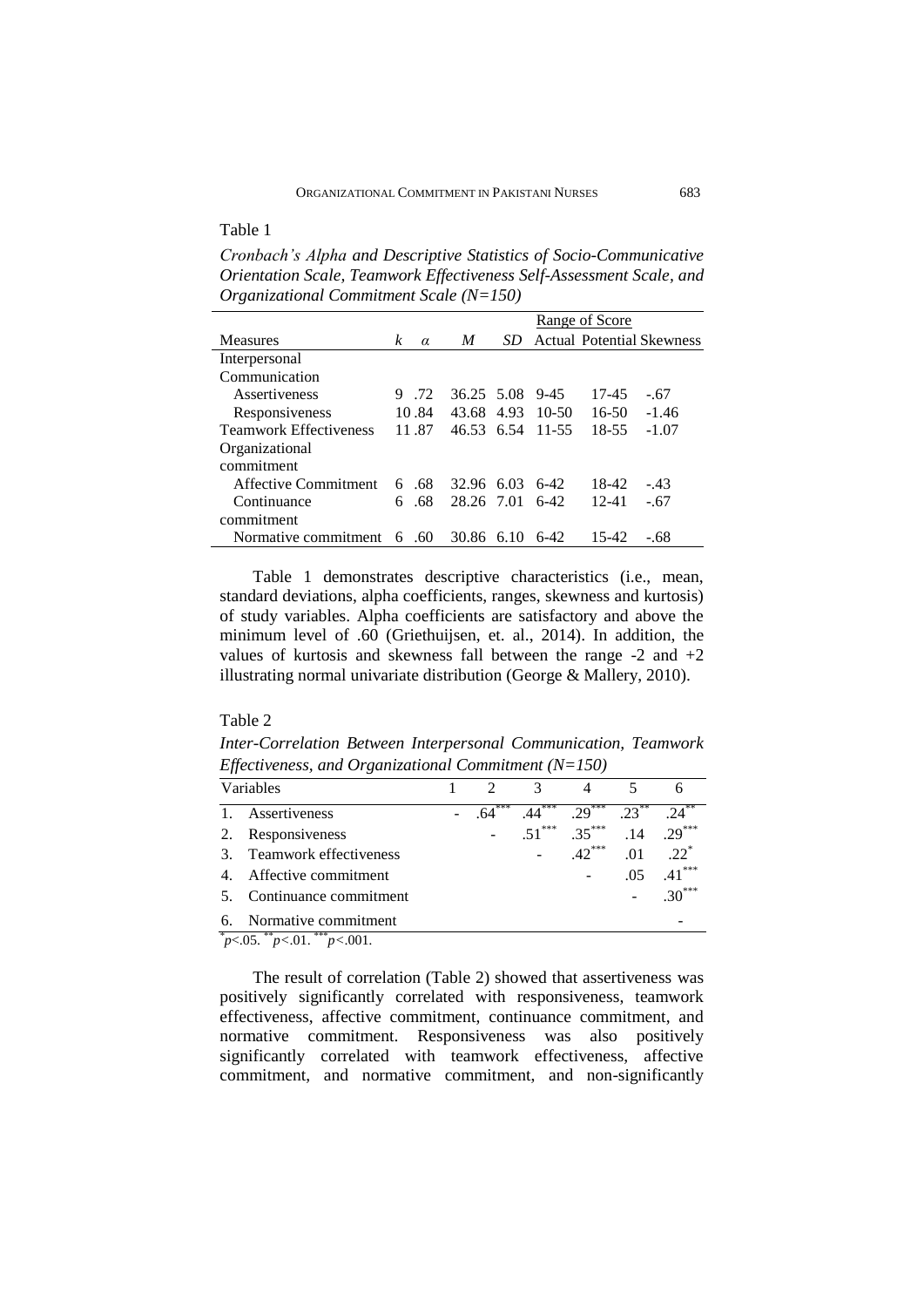correlated with continuance commitment. Teamwork effectiveness positively significantly correlated with affective commitment and normative commitment and nonsignificantly correlated with continuance commitment. The affective commitment was nonsignificant correlated with continuance commitment and positively significantly correlated with normative commitment. The result further showed that continuance commitment was positively significantly correlated with normative commitment.

#### Table 3

*Multiple Hierarchical Regression Analysis Predicting Organizational Commitment for Nurses (N = 150)*

|                                | Model 1              |                      | Model 2                            |           | Model <sub>3</sub> |           |
|--------------------------------|----------------------|----------------------|------------------------------------|-----------|--------------------|-----------|
|                                | Affective            |                      | Continuance                        |           | Normative          |           |
|                                | commitment           |                      | commitment                         |           | commitment         |           |
|                                | Step 1               |                      | Step 2 Step 1 Step 2 Step 1 Step 2 |           |                    |           |
| Variables                      | B                    | β                    | Β                                  | β         | B                  | β         |
| Constant                       | .197                 | .290                 | .072                               | .210      | .08                | .386      |
| Age                            | .129                 | .131                 | .220                               | .221      | .140               | .140      |
| Number Of Children             | $.290*$              | $.301*$              | .09                                | .030      | $.222*$            | $.242*$   |
| Previous Work Experience       | .110                 | .161                 | $-.201$ <sup>*</sup>               | $-.34***$ | .018               | .018      |
| <b>Current Work Experience</b> | $-.223$ <sup>*</sup> | $-.342$ <sup>*</sup> | .09                                | .198      | $-.190$            | $-.190$   |
| Family Monthly Income          | .121                 | .136                 | .101                               | .133      | $-.089$            | $-.089$   |
| Responsiveness                 |                      | $.408**$             |                                    | .095      |                    | $.490**$  |
| Assertiveness                  |                      | $.385***$            |                                    | .088      |                    | $.207**$  |
| $R^2$                          | .187                 | .351                 | .068                               | .072      | .112               | .294      |
| $\Delta R^2$                   | $.190*$              | .358                 | .053                               | .021      | .098               | $.298***$ |
| $\Delta F$                     | $6.73***$            | $8.36^{**}$          | .691                               | .541      | 2.28               | $9.97***$ |

*\* p* < .05. \*\**p <*.01. \*\*\**p <*.001*.*

Results in Table 3 reveal that after controlling demographical variables (age, number of children, work experience after graduation, work experience in current hospital and family monthly income) in step 1 and adding main variables responsiveness and assertiveness in step 2. Affective commitment predicted significantly  $(R^2 = 0.35)$ explain 35% of variance  $F(7,33) = 8.36, p< .01$ . Continuance commitment could not be predicted. The result further revealed that normative commitment was predicted by assertiveness significantly  $(R^2 = .294)$  explain 29% of variance  $F(7, 33) = 9.97$ ,  $p < .01$ . The model moderating predicted normative commitment and strongly predicted affective commitment. Among demographics like number of children was positive and work experience in the current hospital was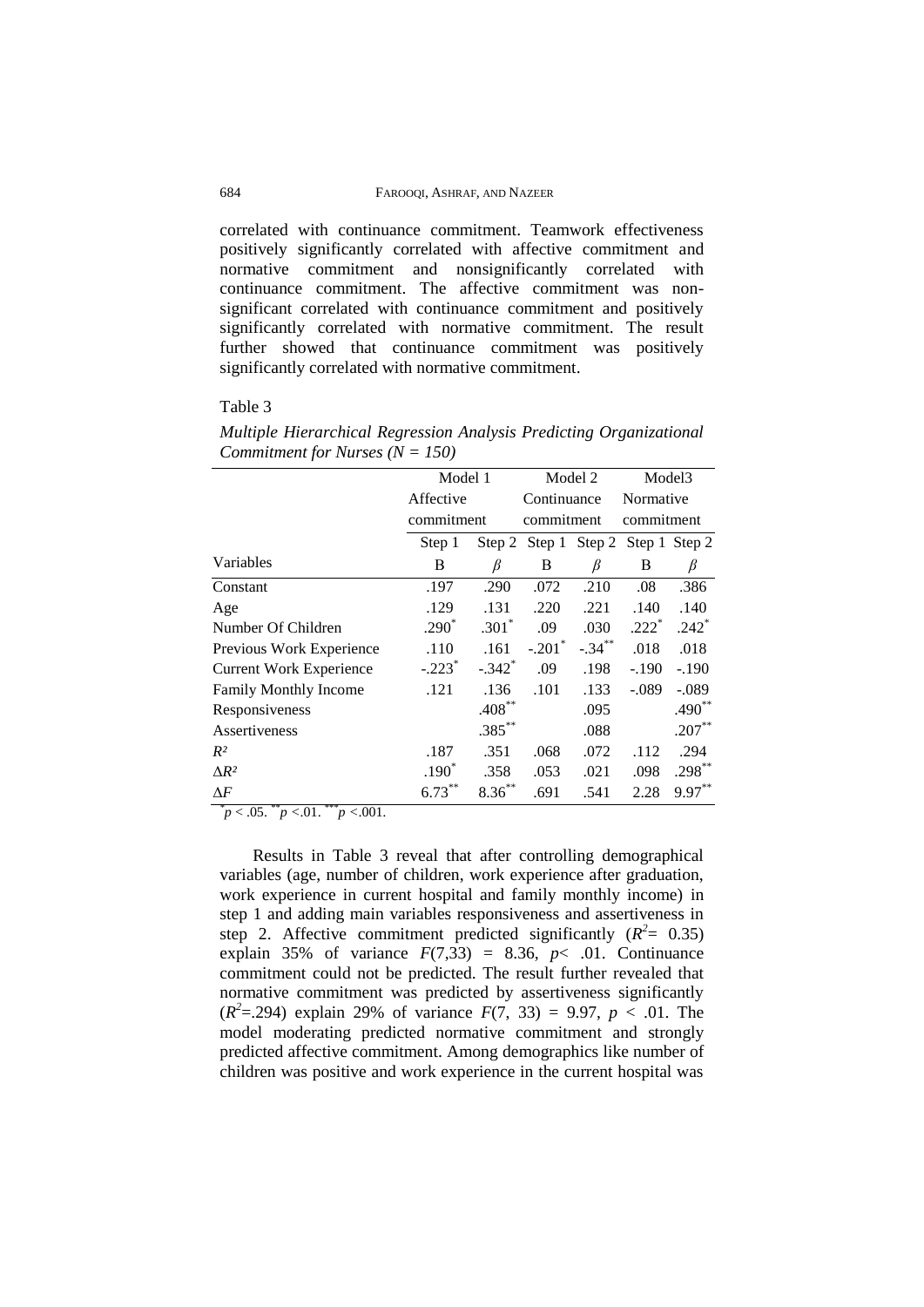a negative predictor of affective commitment. Work experience after graduation was a negative predictor of continuance commitment and the number of children was a positive predictor of normative commitment.

# **Discussion**

The major objective of the present study was to explore the relationship between interpersonal communication, teamwork effectiveness, and organizational commitment in nurses and to determine the impact of interpersonal communication and teamwork effectiveness on organizational commitment. The result of the current study illustrates that interpersonal communication (assertiveness and responsiveness) was positively and significantly correlated with teamwork effectiveness and all component of organizational commitment (Devendra & Theavaranjan, 2016). Further, there was a positive significant relationship between interpersonal communication and organizational commitment. Furthermore, the previous literature (Pisani, 2012; Intepeler et al., 2019) also supports the result that there is a significantly positive relationship between interpersonal communication and teamwork effectiveness.

The result further indicates that teamwork effectiveness is positively correlated with organizational commitment (affective and normative) except with continuance commitment. Previous researches provide sound support to this result that (Miedaner, Kuntz, Enke, Roth, & Nitzsche, 2018), the support given by team leaders and colleagues directly affects organizational commitment particularly in staff directly associated with a medical field such as nurses. The result of the present study shows that affective commitment is not significantly correlated with continuance commitment; whereas continuance commitment only significantly correlated with normative commitment. The reason may be that interpersonal communication and teamwork effectiveness is part of a personality trait. Nurses perceive that they must show responsiveness and do work in a team in their hospital environment which is a primal feature of our culture. In a collectivistic culture of Pakistan, materialistic things have the least priority in comparison with teamwork. That's why nurses show less continuance commitment. Previous researches showed that affective commitment is directly related to an employee's commitment to an organization when they start working in any organization. Moreover, normative commitment also plays an important role which increases the level of involvement in work-related activities (Cohen, 2007;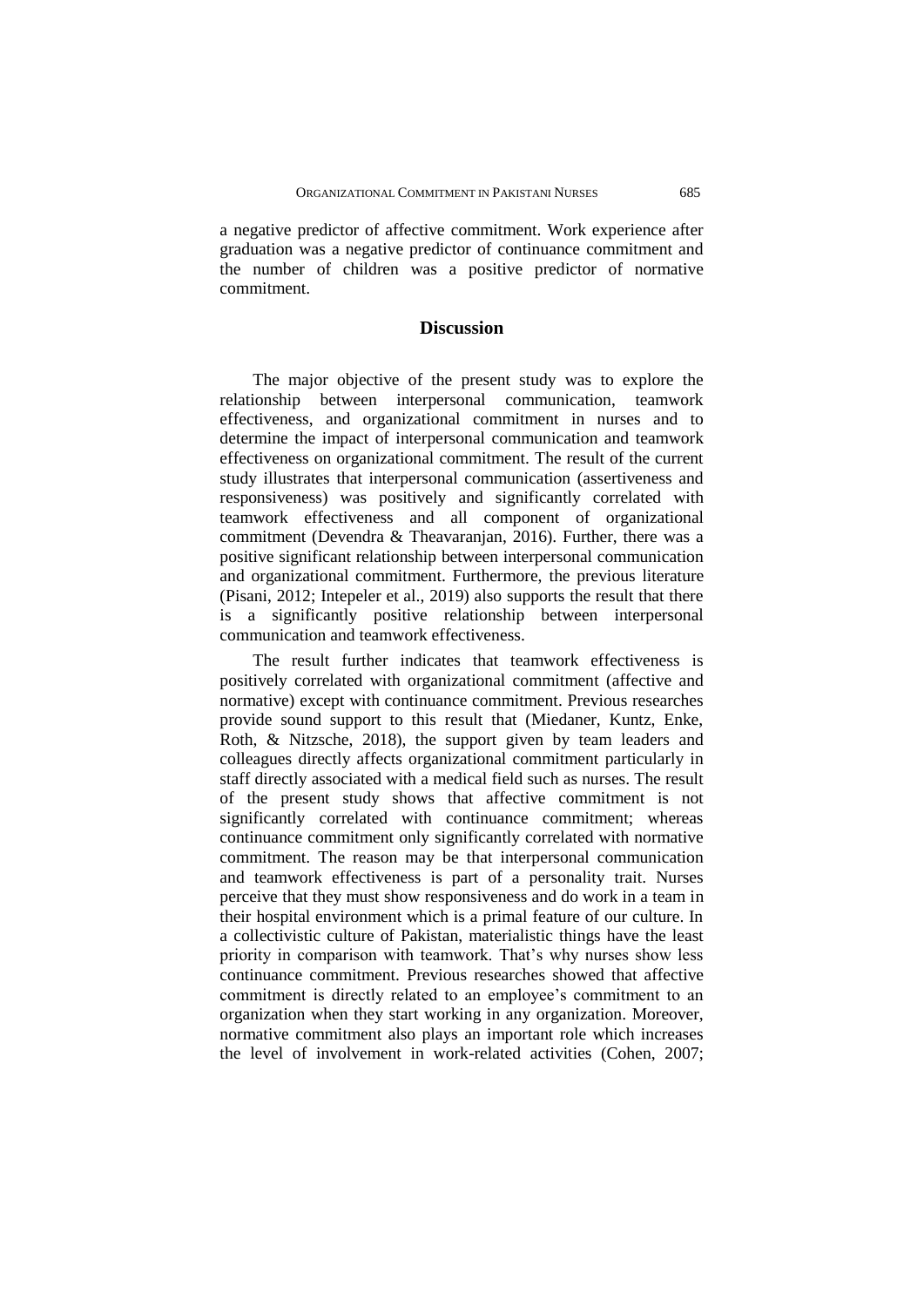Meyer, Stanley, Herscovitch, & Topolnytsky, 2002). Nurses continue their job for money if they show obligation within their organization.

Nurses show responsiveness as a personal characteristic within their workplace because it is part of their job. Because of this prediction between responsiveness and affective commitment is less. 16% prediction may be that nurses experience responsiveness characteristics in a daily routine that's why they may be emotionally attached within their workplace. Assertive nurses known about their values and have the confidence to defend on their right they know about their obligation or value of their organization. If nurses more compete with each other it's mean that they work hard for their organization because of this, there is 29% prediction between assertiveness and normative commitment. Robbins, Judge, and Capmbell (2010) showed that employees have to increase normative commitment because they do not want to leave their workplace and they think that their friends think poorly about them for leaving a job. They show normative commitment within their organization. The study of Wang (2011) indicated that social-emotional communication was a positive predictor of affective commitment within employees; whereas work-oriented communication was found to be a strong positive predictor of normative and affective commitment. This demonstrates that affective commitment is considered as the desired facet valued in an organization for associated benefits and thus reinforced by different methods employed by managers to communicate to their subordinates. The affective component of commitment reinforces the employees to communicate with each other because of this employee gain benefits due to this component (Arnold & Davey, 1999; Somers & Birnbaum, 2000; Suliman & Iles, 2000). Prediction between interpersonal communication and continuance commitments was not observed in the present study which rejects the hypothesis only for continuance commitment. To support this result previous meta-analysis showed that compared with other components affective commitment is strongly associated with work-related outcomes (Meyer et al., 2002).

It is concluded that there is an optimistic association between interpersonal communication (assertiveness and responsiveness), teamwork effectiveness, and organizational commitment. Whereas, there is no association between responsiveness and continuance commitment and it can only be linked with affective commitment. The findings of this study reveal that the responsiveness component of interpersonal communication will predict affective commitment. Whereas, assertiveness will predict normative commitment. The model predicted, affective commitment is strongly and normative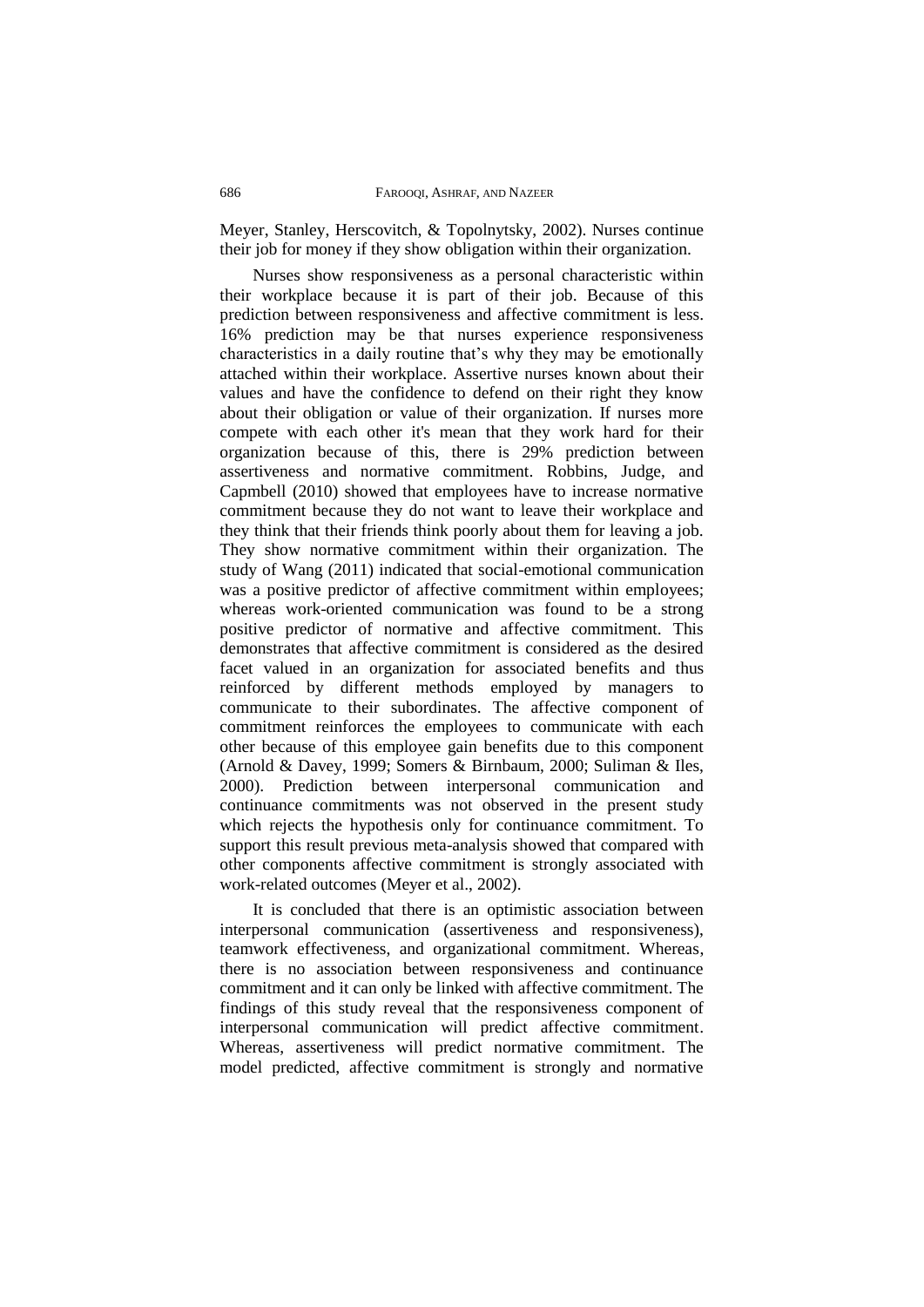commitment is moderately predictive. Moreover, affective commitment plays a significant role in organizational commitment and job satisfaction as the person feels more responsive towards the work organization. Similar findings were seen in previous research conducted by Yao and Wang (2007). They demonstrated based on their study that affective commitment was an imperative predictor for organizational satisfaction whereas the normative commitment was the utmost predictor regarding employees' job-changing behavior. Throughout the analysis, it is clear that only a continuance component of organizational commitment is weaker in the analysis that rejects the hypothesis of prediction in the present study. Current study findings can also be justified from an interesting theoretical aspect of gender as our study catered only the female nurses. In collectivists' cultures like Pakistan, women are tending to be more kind and caring, therefore demonstrate more affective and normative organizational commitment (Jena, 2015). Further, women are more likely to be motivated by organizational factors and illustrate interpersonal communication and team effectiveness.

### **Limitations and Suggestions**

As public hospitals were included so the results are limited to the particular setting. Besides, this study sample was collected from a few hospitals so it is not enough to generalize it across the country due to diversity among the target population. To have a clearer picture regarding study variables data should be collected from other cities. In the study sample size were small, for further research sample size could be increased. Male nurses were not included in this study, so to get a clear picture of these variables male nurses should be included in future research. In future research data can be gathered from two groups comprising of married and unmarried nurses to study the effect of the marital status among variables. In this research, purposive sampling was used. To increase the efficacy of the findings random sampling should be used. As confidentiality was assured to the participants but there are some social desirability factors, which can affect the findings of the results, it should be kept in mind for future study.

## **Conclusion**

The purpose of this study was to examine the role of interpersonal communication in determining teamwork effectiveness and organizational committeemen in nurses. Findings from the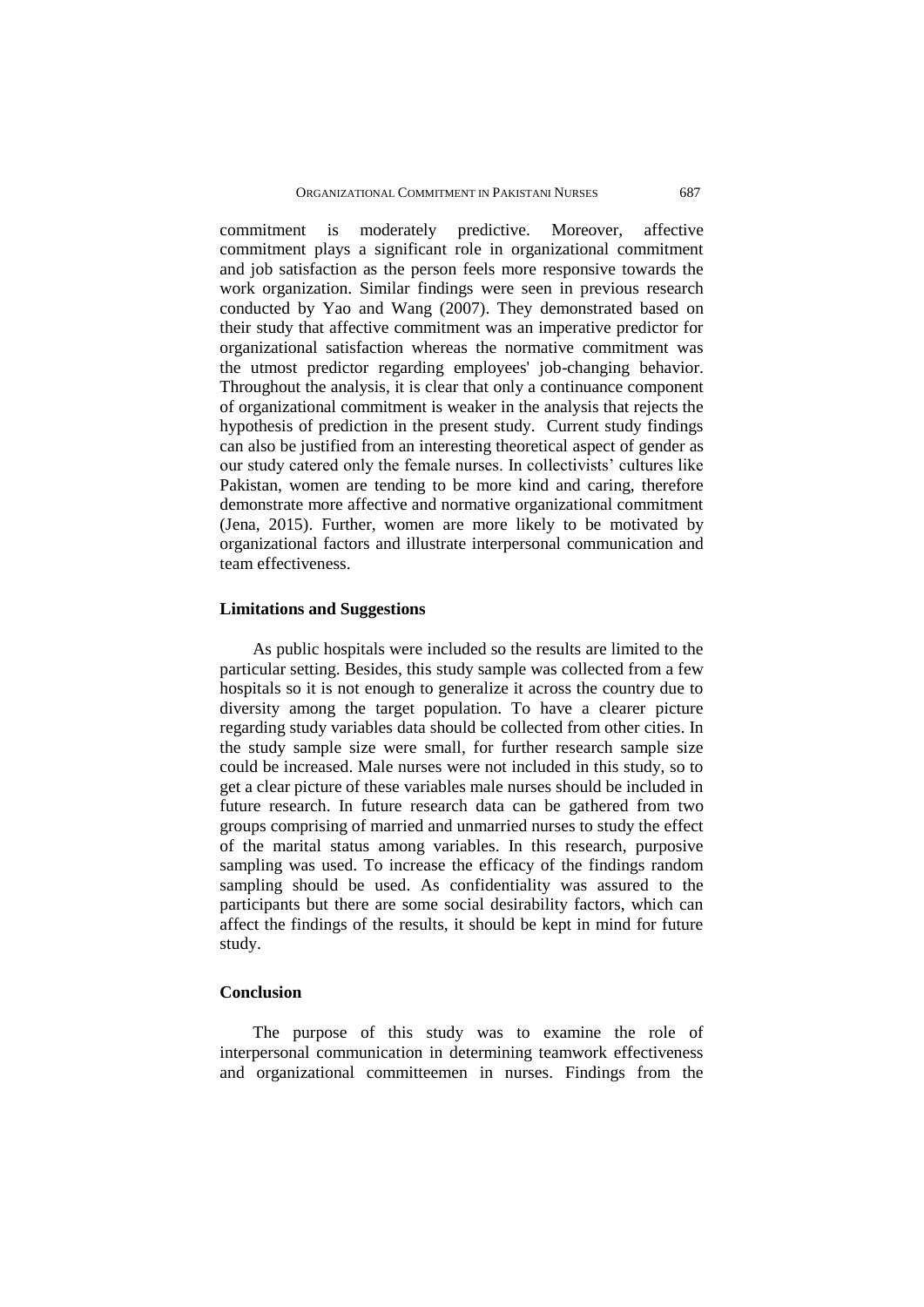currents study demonstrated that interpersonal communication was positively associated with teamwork effectiveness and organizational commitment. Contrary, team effectiveness was partially linked with organizational commitment. Furthermore, findings also illustrated that interpersonal communication that is assertiveness and responsiveness, predicted organizational commitment (affective commitment and normative commitment). The outcome of the current study revealed that interpersonal communication may play a leading role in developing organization commitment, therefore, efforts should be made to improve and enhance the interpersonal communication skills of nurses in Pakistan.

#### **References**

- Abbas, A., Mudassar, M., Gul, A., & Madni, A. (2013).Factors contributing to job satisfaction for workers in Pakistani organization. *International Journal of Academic Research in Business and Social Sciences, 3*(1), 525-544. ISSN: 2222-6990
- Ahmad, N., Iqbal, N., Javed, K., & Hamad, N. (2014). Impact of organizational commitment and employee performance on the employee satisfaction. *International Journal of Learning, Teaching and Educational Research, 1,* 84-92.
- Alam, M. M., & Mohammad, J. F. (2009). Level of job satisfaction and intention to leave among Malaysian nurses. *Business Intelligence Journal, 3*(1), 123-137.
- Allen, N. J., & Meyer, J. P. (1990). The measurement and antecedents of affective, continuance and normative commitment to the organization. *Journal of Occupational Psychology, 63,* 1-18. [doi: org/10.1111/j.2044-](https://doi.org/10.1111/j.2044-8325.1990.tb00506.x) [8325.1990.tb00506.x](https://doi.org/10.1111/j.2044-8325.1990.tb00506.x)
- Anto, K. A. (2015). The mediating role of organizational commitment in influence relationships between interpersonal communication and emotional intelligence toward employee performance. *International Journal of Business, Economics and Law, 7*(2), 47-56.
- Arnold, J., & Davey, K. M. (1999). Graduates' work experiences as predictors of organizational commitment, intention to leave, and turnover: Which experiences really matter? *Applied Psychology: An International Review, 48*(2), 211-38.
- Asma, A., & Naqvi, I. H. (2013). Employee Commitment enhances team efficacy: Empirical evidence on telecom sector of Pakistan (Lahore). *World Applied Sciences Journal, 22*(8), 1044-1049. doi: 10.5829/idosi. wasj.2013.22.08.424
- Aube, C., & Rousseau, V. (2005). Team goal commitment and team effectiveness: The role of task interdependence and supportive behaviors. *Group Dynamics: Theory, Research, and Practice, 9*(3), 189-204. doi: 10.1037/1089-2699.9.3.189.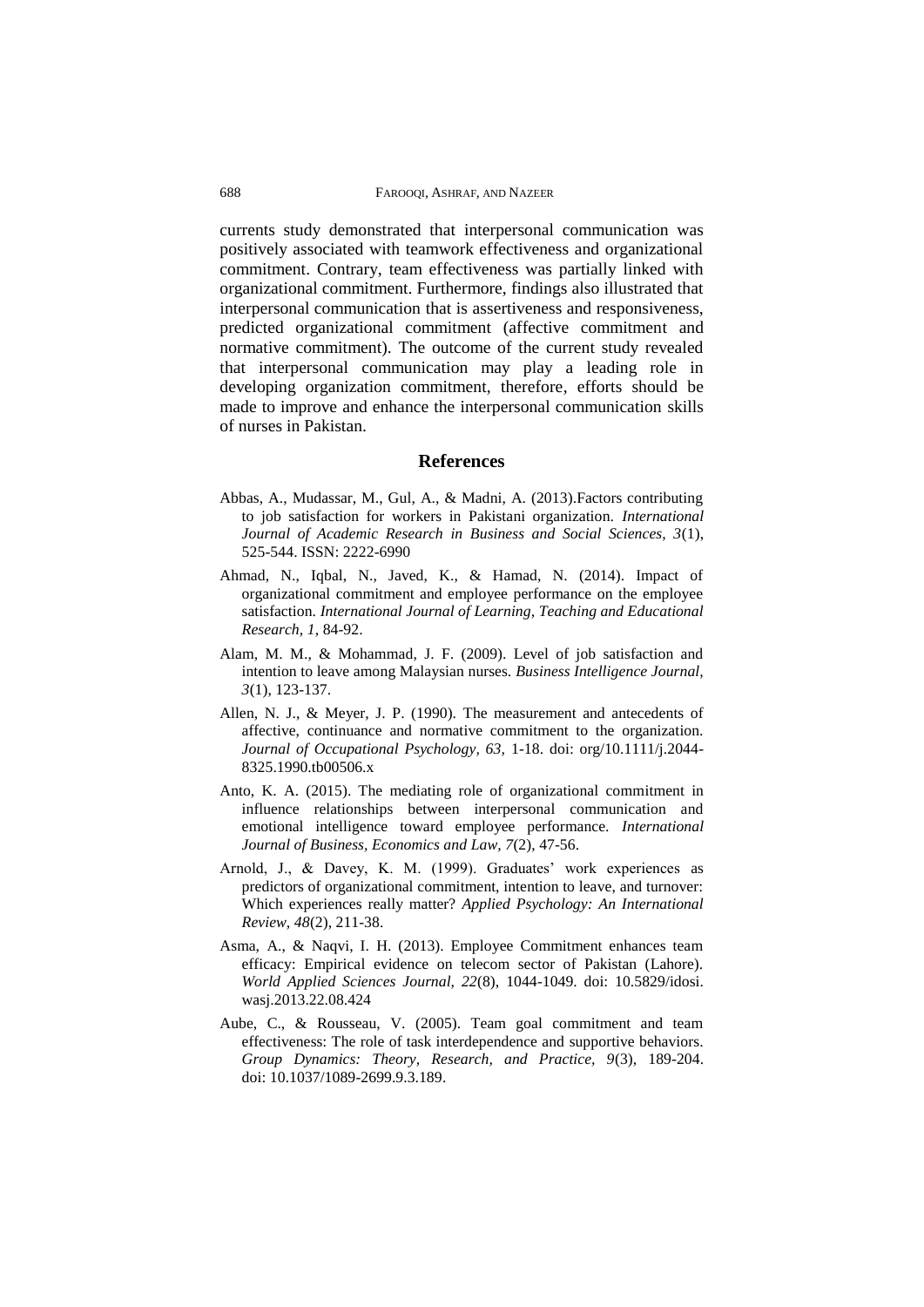- Balay-Odao, M. E. (2016). Work practice environment, organizational commitment and work engagement of emergency department nurses: A correlation study. *A Journal of Nursing and Care, 6*(1), 2167-1168. doi: 10.4172/2167-1168.1000380
- Brinkert, R. (2010). A literature review of conflict communication causes, costs, benefits and interventions in nursing. *Journal of Nursing Management, 18,* 145-156. doi: 10.1111/j.1365-2834.2010.01061.x
- Cohen, A. (2007). Commitment before and after: an evaluation and reconceptualization of organizational commitment. *Human Resourse Management Review, 17*, 336-54.
- Devendra, S., & Theavaranjan, D. (2016). Interpersonal skills and organizational commitment. *Journal for Studies in Management and Planning, 2*(1), 117-126.
- Devin, H. F., & Farboood, (2017). The mediating role of coaches' sense of humor in relationship of group emotional intelligence with teamwork effectiveness in collegiate athletes. *The New Armenian Medical Journal, 4,* 29-38.
- Fapohunda, T. M. (2013). Towards effective team building in the workplace. *International Journal of Education and Research, 1*(4), 1-12.
- Gao, C. (2011). *The role of face-to-face interpersonal communication with different social networks in the development of intercultural communication competence* (Unpublished MA Thesis). Wake Forest University, USA.
- Garivani, F., Devin, H. F., & Farboood, D. (2016). Investigating the relationship between group emotional intelligence with collective selfefficacy and teamwork effectiveness. *Human & Social Studies, 2,* 133- 144.
- George, D., & Mallery, M. (2010). *SPSS for windows step by step: A simple guide and reference, 17.0 update* (10a ed.). Boston: Pearson.
- Griethuijsen, R. A. L. F., Eijck, M. W., Haste, H., Brok, P. J., Skinner, N. C., Mansour, N. (2014). Global patterns in students' views of science and interest in science. *Research in Science Education*, 45(4), 581-603. doi:10.1007/s11165-014-9438-6.
- Intepeler, S. S., Esrefgil, G., Yilmazmis, F., Bengu, N., Dinc, N. G. Illeri, S., Ataman, Z., & Dirik, H. F. (2019). Role of job satisfaction and work environment on the organizational commitment of nurses: A crosssectional study. *Contemporary Nurse: A Journal for The Australian Nursing Profession, 55*(4), 1-23. doi:10.1080/10376 178.2019.1673668
- Isik, M., Timuroglu, K., & Aliyev, Y. (2015). The relationship between teamwork and organizational trust. *International Journal of Research in Business and Social Science, 4*(1), 2147-4478.
- Ismail, A. Mashkuri, A. H. Sulaiman, A. Z., & Hock, W. K. (2011). Interactional justice as a mediator of the relationship between pay for performance and job satisfaction. *Intangible Capital, 7*(2), 213-235.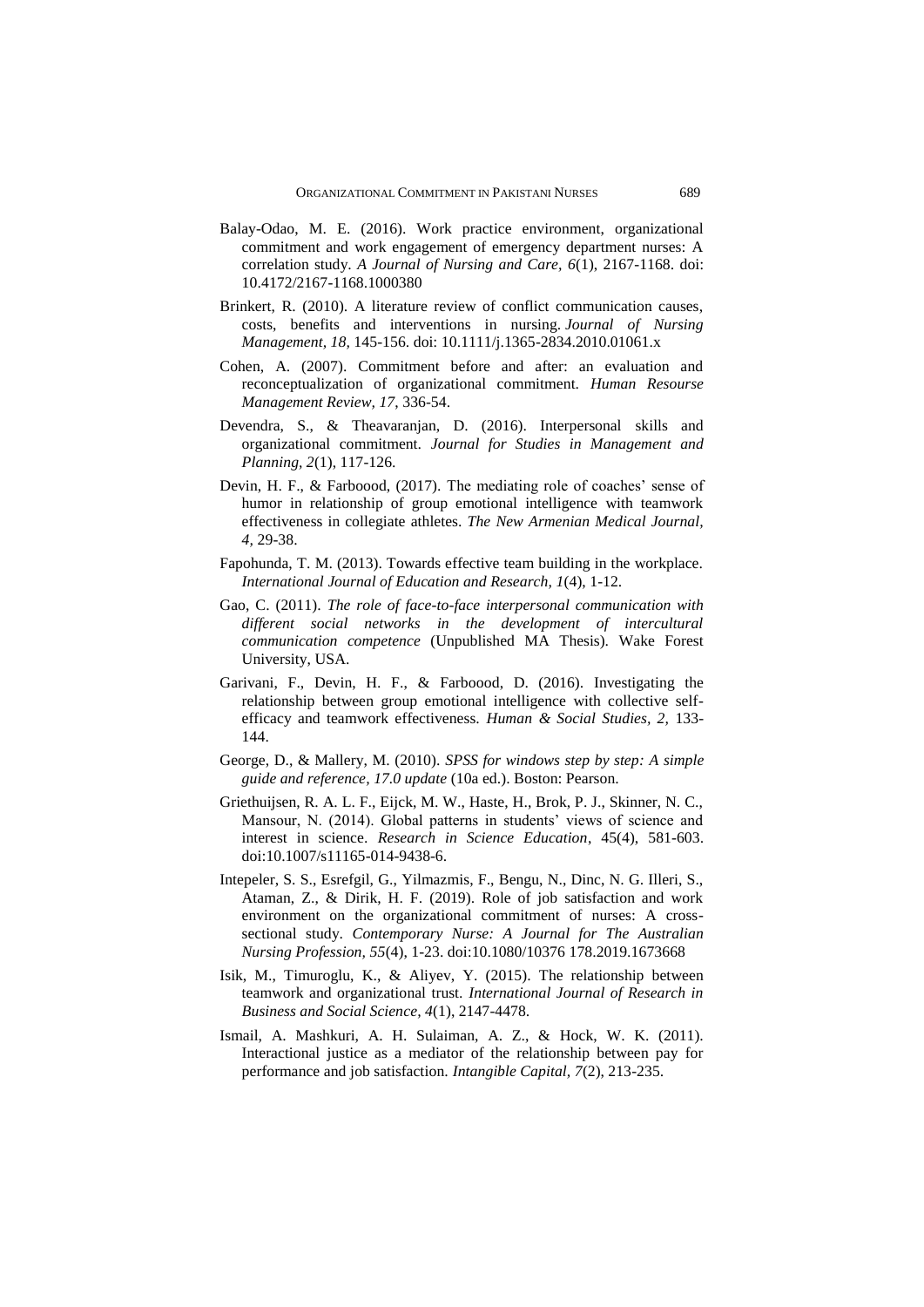- Jena, J. (2015). An assessment of demographic factors affecting organizational commitment among shift workers in India. *Journal of Contemporary Management Issues, 20*(1), 59-77.
- Johnson, D. W., & Johnson, R. (1999). *Learning together and alone: Cooperative, competitive, and individualistic learning (5<sup>th</sup>ed.). Boston:* Allyn & Bacon.
- Kevin, O. (2012). Identifying roadblocks to productivity adds value to the business: How long does it take to get fully productive? *Training Industry Quarterly, 5*(1), 40-41.
- Khameneh, K. (2014). *Relationship between effective communication skills on the job satisfaction of employees in a factory manager government.*  Retrieved from [http://brisjast.com/wp-content/uploads/2015/06/Sept-7-](http://brisjast.com/wp-content/uploads/2015/06/Sept-7-14.pdf) [14.pdf](http://brisjast.com/wp-content/uploads/2015/06/Sept-7-14.pdf)
- Khan, A. S., & Jan, F. (2015). The study of organization commitment and job satisfaction among hospital nurses: A survey of district hospitals of Dera Ismail Khan*. Global Journal of Management and Business Research: Administration and Management, 15*(1), 17-28.
- Khan, A. S., & Khan, A. N. (2011). Investigating the demographic impacts on the job satisfaction of district officers in the province of K.P.K, Pakistan, *International Research Journal of Management and Business Studies, 1*(3), 68-75.
- Khan, I., Nawaz, A., & Khan, M. S. (2013). Determining the organizational commitment of Academicians in public sector universities of developing countries like Pakistan. *International Journal of Academic Research in Economics and Management Sciences, 2*(1), 361-374. ISSN: 2226-3624
- Khan, Z., Shahzad, S., Karim, N., & Amin, A. (2015). Determining the role of teamwork, leadership communication, commitment, self-efficacy, and its impact on organization. *City University Research Journal, 5*(1), 39-48.
- Kozlowski, S. W. J., & Bell, B. S. (2003). Work groups and teams in organizations. In W. C. Borman, D. R. Ilgen, and R. J. Klimoski (Eds.), *Handbook of Psychology: Industrial and Organizational Psychology, 3*33-375. London: John Wiley & Sons Inc.
- Lunenburg, F. C., & Irby, B. J. (2006). *The principalship: Vision to action.* Belmont, CA: Wadsworth/Cengage.
- Meyer, J. P., Stanley, D. J., Herscovitch, L., & Topolnytsky, L. (2002). Affective, continuance, and normative commitment to the organization: A meta-analysis of antecedents, correlates, and consequences. *Journal of Vocational Behavior, 61*(1), 20-52. doi: 10.1006/jvbe.2001.1842
- Miedaner, F., Kuntz, L., Enke, C., Roth, B., & Nitzsche, A. (2018). Exploring the differential impact of individual and organizational factors on organizational commitment of physicians and nurses. *BMC Health Services Research, 18*(1), 1-13*.*doi: 10.1186/s12913-018-2977-1
- Morgan, S., Pullon, S., McKinlay, E. (2015). Observation of interprofessional collaborative practice in primary care teams: An integrative literature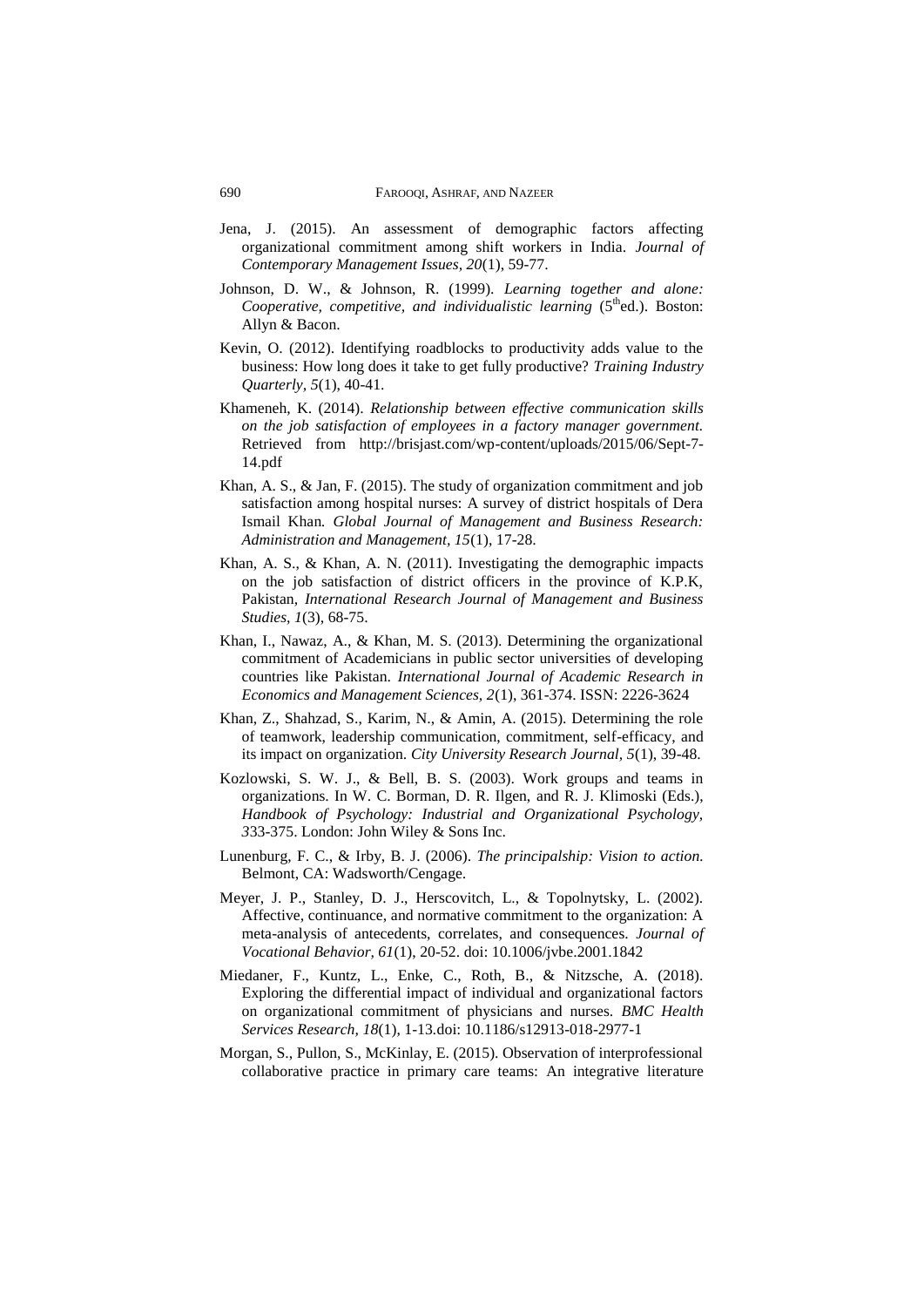review. *International Journal of Nurse Studies, 2,* 1217-1230. doi: 10.1016/j.ijnurstu.2015.03.008

- Nazari, A., Ehsani, M., Ashraf, F., & Ghasemi, H. (2011). The effects of communication skills and interpersonal communication on organizational effectiveness of Iranian sport managers and presenting a model. *Middle-East Journal of Scientific Research, 10*(6), 702-710.
- O'Hagan, S., Manias, E., Elder, C., Pill, J., Woodward-Kron, R., McNamara, T., Webb, G., & McColl, G. (2014). What counts as effective communication in nursing? Evidence from nurse educator's and clinician's feedback on nurse interactions with simulated patients. *Journal of Advanced Nursing, 70*(6), 1344-1355.
- Pascal, P., Pierre-Sebastien, F., & Lamontagne, S. (2011). Relationship between commitments to the organization, the superior and the colleagues and the intention to leave among trucker. *International Journal of Organizational Analysis, 19,* 92-108.
- Pisani, M. (2012). The impact of team composition and interpersonal communication on perceived team performance: A case study. *European Journal of Social Sciences, 35*(3), 411-430.
- Raza, S. A., & Ahmed, N. (2017). Measuring employees' commitment through job satisfaction: Perception of public primary school teachers. *Bulletin of Education and Research, 9*(1), 129-144.
- Richmond, V. P., & McCroskey, J. C. (1990). Reliability and separation of factors on the Assertiveness-Responsiveness Scale. *Psychological Reports' 67'* 449-450.
- Robbins, S. P., Judge, T., & Capmbell, T. C. (2010). *Organizational behavior.* Upper Saddle River, N.J: Pearson/Prentice Hall.
- Rohail, R., Zaman, F., Ali, M., Waqas, M., Mukhtar, M., & Parveen, K. (2017). Effects of work environment and engagement on nurses organizational commitment in public hospitals Lahore, Pakistan. *Saudi Journal of Medical and Pharmaceutical Sciences, 3*(7), 748-753. doi: 10.21276/sjmps
- Shafiq, S., & Fatima, I. (2016). The determinants of job satisfaction as predictors of organizational commitment among school teachers in district Sialkot, Pakistan. *Middle-East Journal of Scientific Research, 24*(6), 1899-1906. doi: 10.5829/idosi.mejsr.2016.24.06.10487
- Singh, A. K., & Lalropuii. (2014). Role of interpersonal communication in organizational effectiveness. *International Journal of Research in Management & Business Studies, 1*(4), 36-39.ISSN: 2348-6503
- Somers, M., & Birnbaum, D. (2000). Exploring the relationship between commitment profiles and work attitudes, employee withdrawal, and job performance. *Public Personnel Management, 29*(3), 353-366.
- Sterling, H. K., & Selesnick, H. L. (1988). *Teamwork Effectiveness Selfassessment Questionnaire.* Retrieved from http://www.sterlingselesnick.